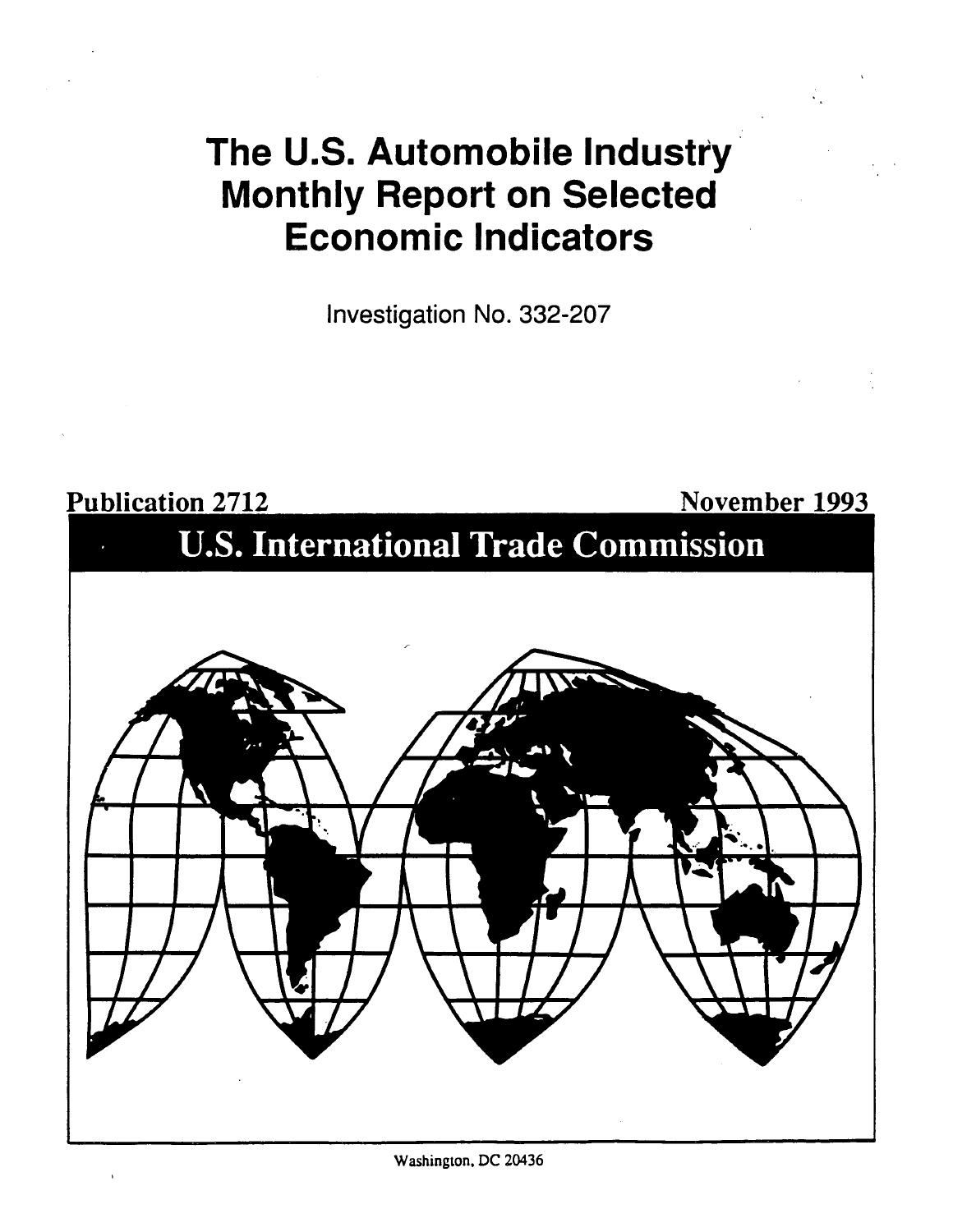# U.S. International Trade Commission

# **COMMISSIONERS**

Don E. Newquist, Chairman Peter S. Watson, Vice Chairman David B. Rohr Anne E. Brunsdale Carol T. Crawford Janet A. Nuzum

> Roben A. Rogowsky Director of Operations

Vern Simpson Director of Industries

*This report was prepared principally by* 

Michael Hagey

Machinery and Transportation Division

Address all communications to Secretary to the Commission United States International Trade Commission Washington, DC 20436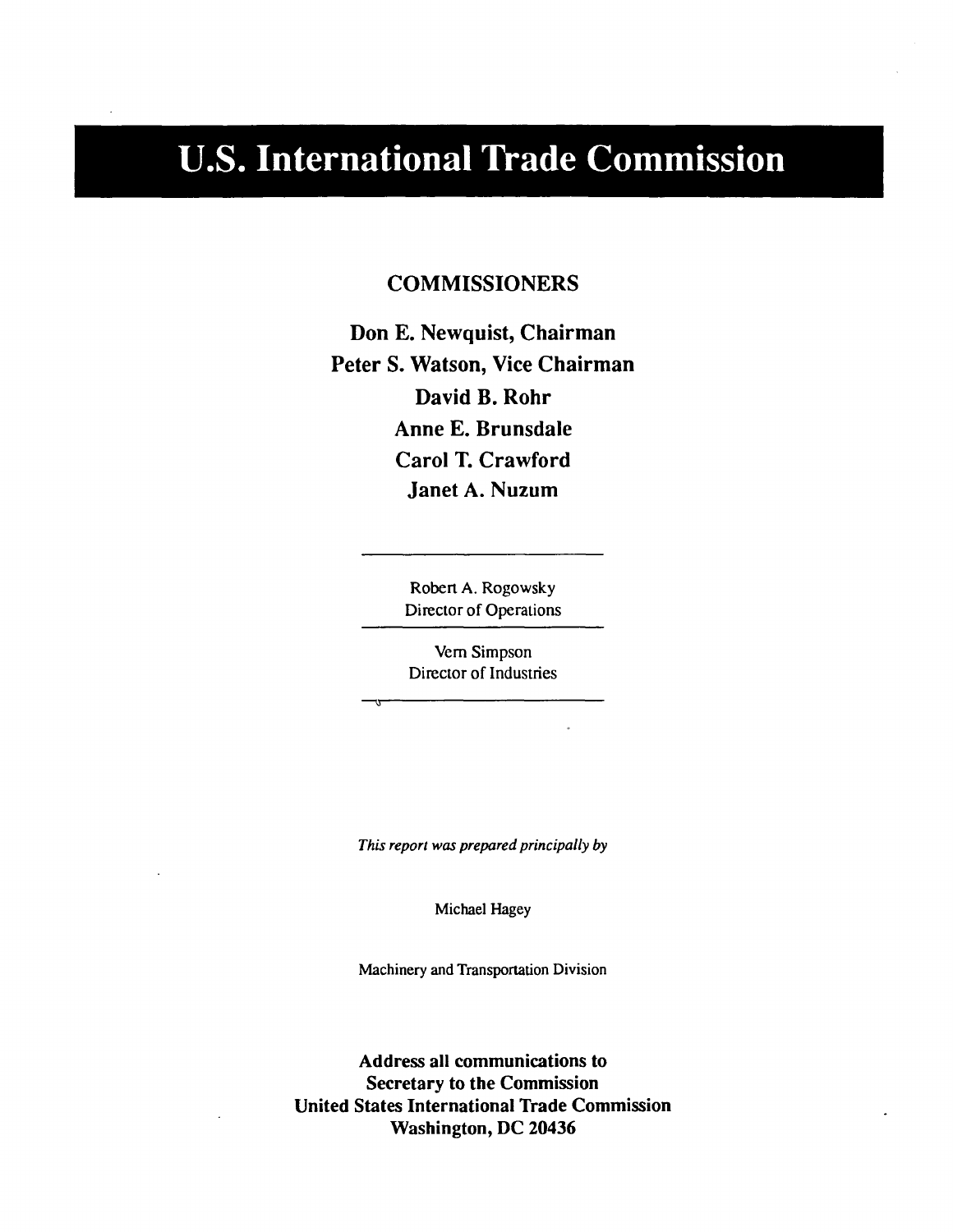#### PREFACE

In November 1980, the U.S. International Trade Commission, under section 201 of the Trade Act of 1974, determined that certain motor vehicles and certain chassis and bodies therefor were not being imported into the United States in such increased quantities as to be a substantial cause of serious injury, or threat thereof, to the domestic industry producing articles like or directly competitive with the imported articles (inv. No. TA-201-44). In December 1980, the Subcommittee on Trade, Committee on Ways and Means of the U.S. House of Representatives, requested that the Commission provide it with monthly data on U.S. automobile imports, sales, production, and prices. In late December 1980, the Commission instituted inv. No. 332-121, U.S. Automobile Industry Monthly Report on Selected Economic Indicators. The request by the Subcommittee on Trade of the House Committee on Ways and Means for monthly data on the automobile industry was renewed four time between 1981-85, with the final request in 1985 (inv. No. 332-207) having no fixed date for termination.

The report uses trade data compiled from official statistics of the U.S. Department of Commerce. Sales, production, and certain price data are derived from Automotive News. The U.S. Department of Labor provides employment and consumer and producer price data, while quarterly financial results for U.S. owned automakers are from various public sources.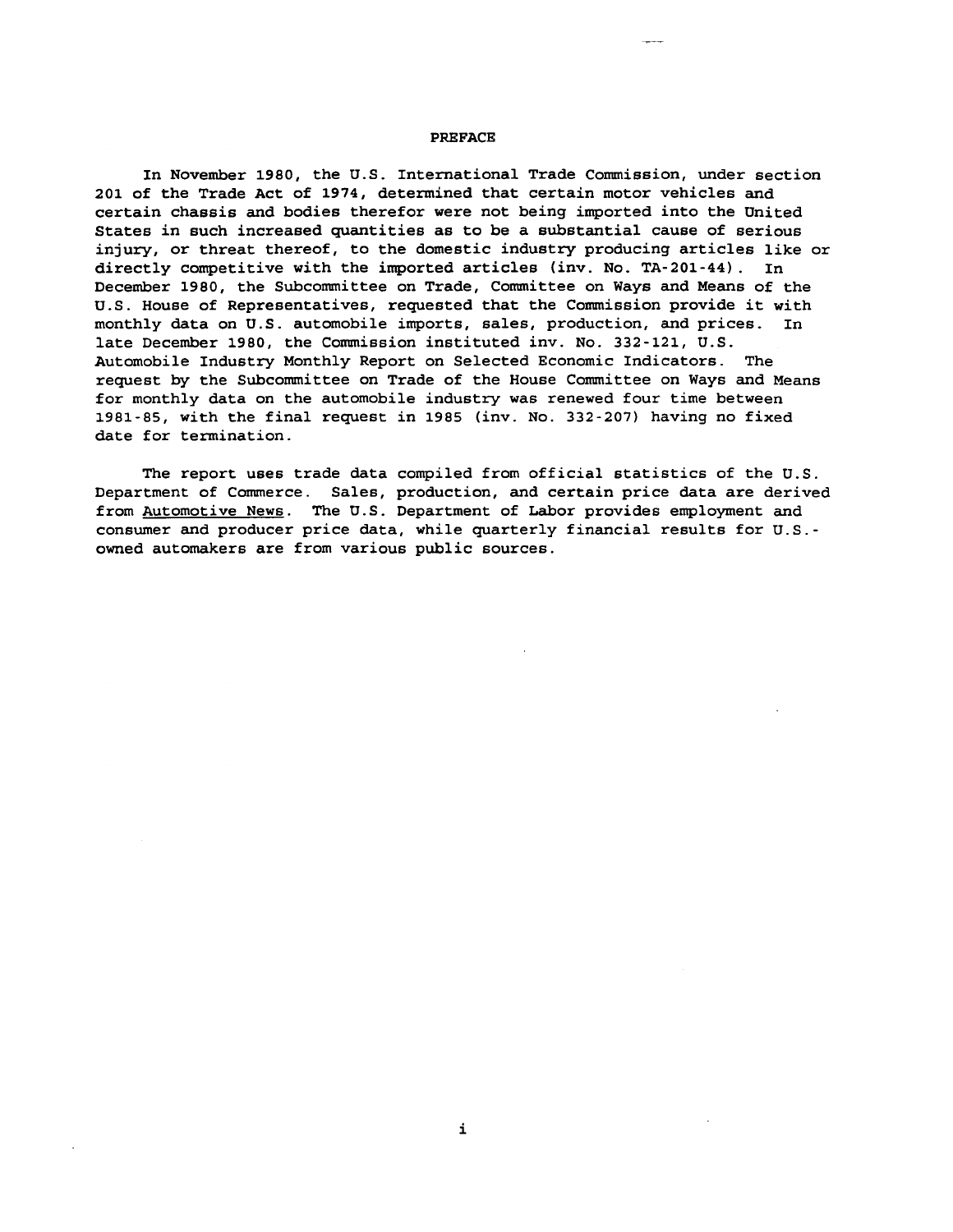$\label{eq:2.1} \frac{d}{dt} \left( \frac{d}{dt} \right) = \frac{1}{2} \left( \frac{d}{dt} \right) \left( \frac{d}{dt} \right) = \frac{1}{2} \left( \frac{d}{dt} \right)$ 

 $\label{eq:2.1} \frac{1}{\sqrt{2\pi}}\int_{\mathbb{R}^3}\frac{1}{\sqrt{2\pi}}\left(\frac{1}{\sqrt{2\pi}}\right)^2\frac{1}{\sqrt{2\pi}}\int_{\mathbb{R}^3}\frac{1}{\sqrt{2\pi}}\frac{1}{\sqrt{2\pi}}\frac{1}{\sqrt{2\pi}}\frac{1}{\sqrt{2\pi}}\frac{1}{\sqrt{2\pi}}\frac{1}{\sqrt{2\pi}}\frac{1}{\sqrt{2\pi}}\frac{1}{\sqrt{2\pi}}\frac{1}{\sqrt{2\pi}}\frac{1}{\sqrt{2\pi}}\frac{1}{\sqrt{2\pi}}\frac{$ 

 $\label{eq:2.1} \frac{1}{\sqrt{2}}\int_{\mathbb{R}^3}\frac{1}{\sqrt{2}}\left(\frac{1}{\sqrt{2}}\right)^2\frac{1}{\sqrt{2}}\left(\frac{1}{\sqrt{2}}\right)^2\frac{1}{\sqrt{2}}\left(\frac{1}{\sqrt{2}}\right)^2\frac{1}{\sqrt{2}}\left(\frac{1}{\sqrt{2}}\right)^2\frac{1}{\sqrt{2}}\left(\frac{1}{\sqrt{2}}\right)^2\frac{1}{\sqrt{2}}\left(\frac{1}{\sqrt{2}}\right)^2\frac{1}{\sqrt{2}}\left(\frac{1}{\sqrt{2}}\right)^2\frac{1}{\sqrt{$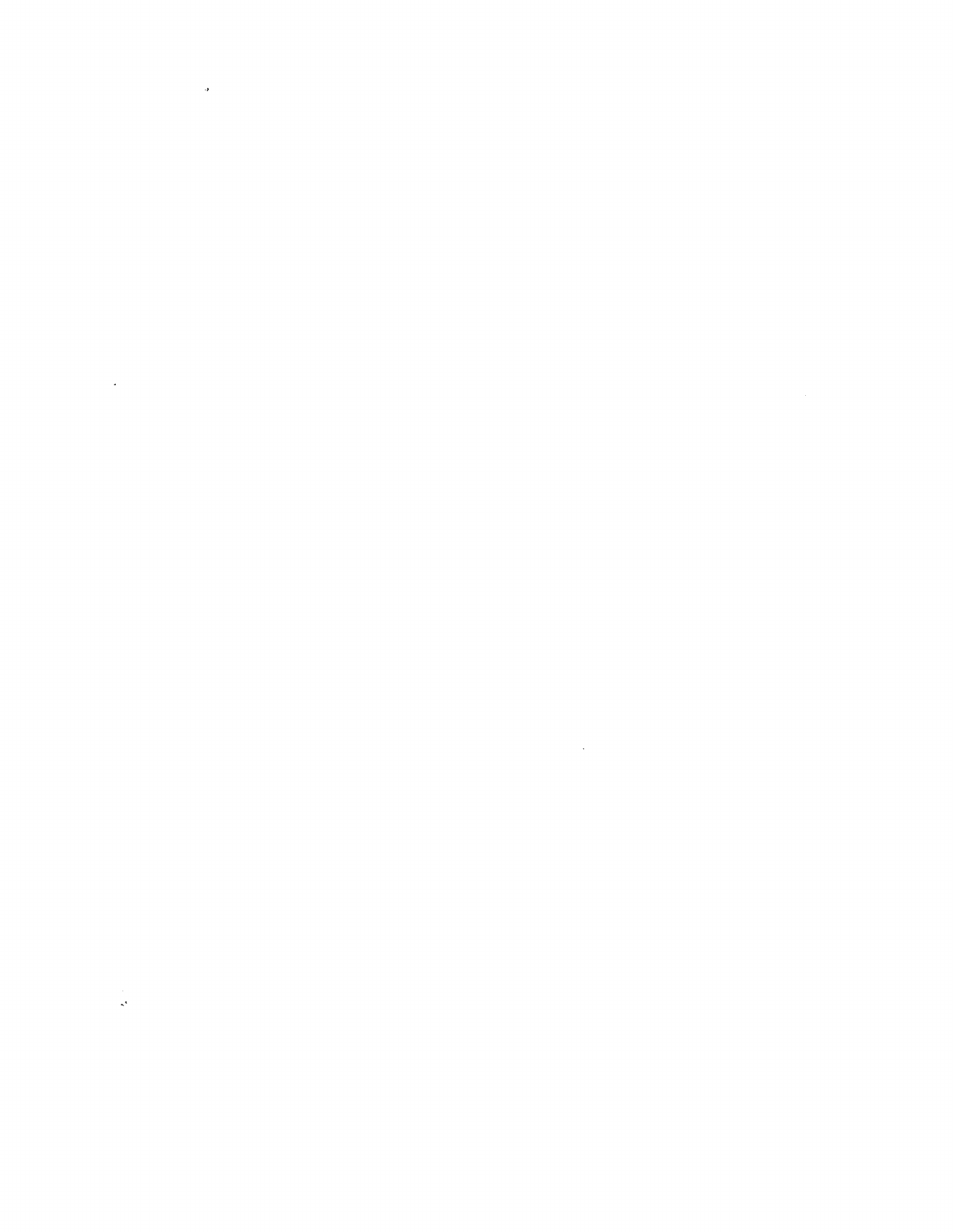## C 0 N T E N T S

Page

# Preface.................................................................. i

### Tables

| 1. | New passenger automobiles: U.S. retail sales of domestic<br>production, production, inventory, days' supply, and |                |
|----|------------------------------------------------------------------------------------------------------------------|----------------|
|    | employment, by specified periods, November 1991-October 1993                                                     | $\mathbf{1}$   |
| 2. | New passenger automobiles: U.S. imports, by principal sources                                                    |                |
|    | and by specified periods, October 1991-September 1993                                                            | $\overline{2}$ |
| 3. | Lightweight automobile trucks and bodies and cab/chassis for                                                     |                |
|    | lightweight automobile trucks: U.S. imports, by principal                                                        |                |
|    | sources and by specified periods, October 1991-September 1993                                                    | 3              |
| 4. | New passenger automobiles: U.S. exports of domestic                                                              |                |
|    | merchandise, by principal markets and by specified periods,                                                      |                |
|    |                                                                                                                  | 4              |
| 5. | Lightweight automobile trucks and bodies and cab/chassis for                                                     |                |
|    | lightweight automobile trucks: U.S. exports of domestic                                                          |                |
|    | merchandise, by principal markets and by specified periods,                                                      |                |
|    |                                                                                                                  | 5              |
| 6. | New passenger automobiles: Sales of domestic and imported                                                        |                |
|    | passenger automobiles and sales of imported passenger                                                            |                |
|    | automobiles as a percent of total U.S. sales, by specified                                                       |                |
|    |                                                                                                                  | 6              |
| 7. | New passenger automobiles: Price indexes, by specified periods,                                                  |                |
|    |                                                                                                                  | 6              |
| 8. | New passenger automobiles: Retail price changes in the U.S.                                                      |                |
|    |                                                                                                                  | 7              |
| 9. | Manufacturers' suggested retail prices of selected U.S. and                                                      |                |
|    |                                                                                                                  | 8              |
|    | Japanese automobiles, April 1981-November 1993                                                                   |                |

 $\mathcal{L}^{\text{max}}_{\text{max}}$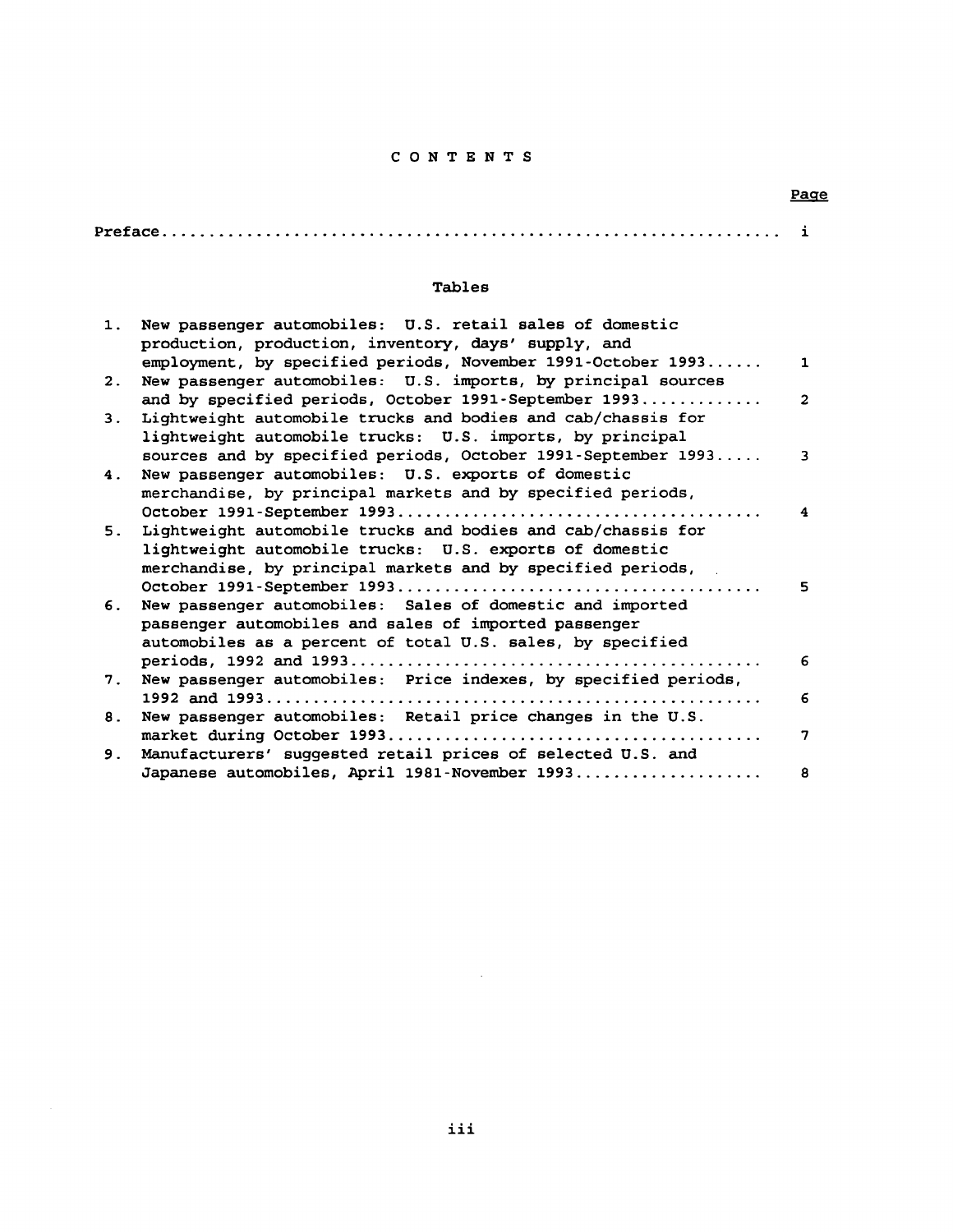$\label{eq:2.1} \frac{1}{\sqrt{2}}\left(\frac{1}{\sqrt{2}}\right)^{2} \left(\frac{1}{\sqrt{2}}\right)^{2} \left(\frac{1}{\sqrt{2}}\right)^{2} \left(\frac{1}{\sqrt{2}}\right)^{2} \left(\frac{1}{\sqrt{2}}\right)^{2} \left(\frac{1}{\sqrt{2}}\right)^{2} \left(\frac{1}{\sqrt{2}}\right)^{2} \left(\frac{1}{\sqrt{2}}\right)^{2} \left(\frac{1}{\sqrt{2}}\right)^{2} \left(\frac{1}{\sqrt{2}}\right)^{2} \left(\frac{1}{\sqrt{2}}\right)^{2} \left(\$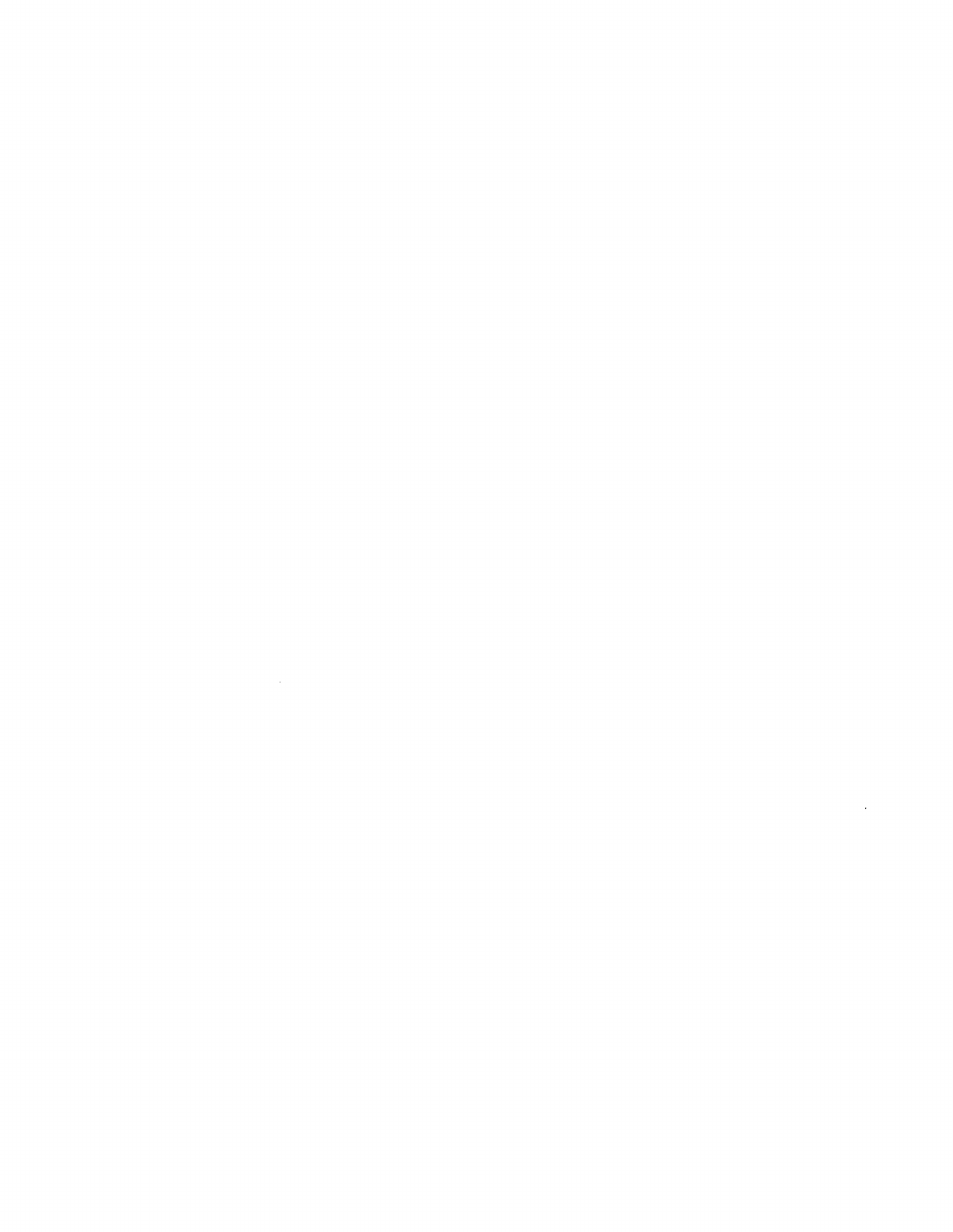Table 1

New passenger automobiles: U.S. retail sales of domestic production, production, inventory, days' supply, and employment, by specified periods, November 1991- 0ctober 1993

|                                            |                       |                             | (In thousands of units; thousands of employees) |                       |            |
|--------------------------------------------|-----------------------|-----------------------------|-------------------------------------------------|-----------------------|------------|
|                                            | 1992-93               |                             |                                                 | 1991-92               |            |
|                                            | Sept.                 | Oct.                        | Nov. 1992-                                      | Oct.                  | Nov. 1991- |
| Item                                       | 1993                  | 1993                        | Oct. 1993                                       | 1992                  | Oct. 1992  |
| Retail sales of domes-                     |                       |                             |                                                 |                       |            |
| tic production                             | 549                   | 577                         | 6,507                                           | 532                   | 6,680      |
| Production                                 | 460                   | 545                         | 5,850                                           | 538                   | 6,633      |
| $\text{Inventory} \dots \dots \dots \dots$ | 1,198                 | 1,232                       | (1)                                             | 1,211                 |            |
| Days' $\text{supply}^2$<br>Employment:     | 55                    | 53                          |                                                 | 59                    |            |
| Total employees                            |                       |                             |                                                 |                       |            |
| Production workers                         | $\frac{827^4}{633^4}$ | $826^5$<br>632 <sup>5</sup> |                                                 | $\frac{822^6}{629^6}$ |            |

Not applicable.<br><sup>2</sup> Days' supply is an average for each class size which is determined by the previous month's retail sales.

3 Employment data are for SIC 371 (motor vehicles and motor vehicle equipment) .

<sup>4</sup> Data are for September 1992, revised.

5 Data are for October 1993.

6 Data are for October 1992.

Source: Production, retail sales, days' supply, and inventory, Automotive News; and employment, U.S. Department of Labor.

Note.--Because of rounding, figures may not add to the totals shown. Market classifications discontinued because of the unavailability of data.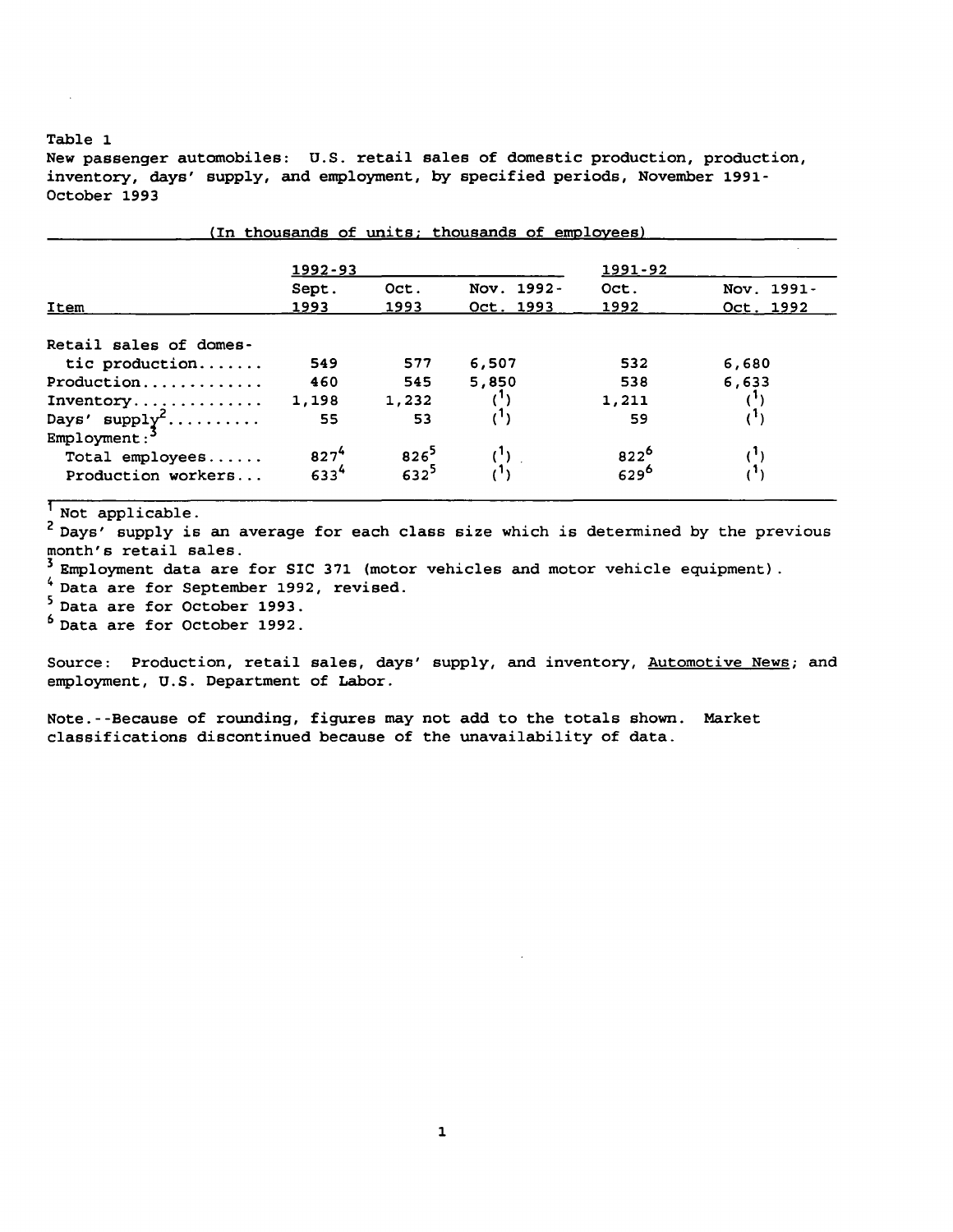## Table 2 New passenger automobiles: U.S. imports, by principal sources and by specified periods, October 1991-September 1993<sup>1</sup>

|                                        | 1992-93                 |                         |                         | 1991-92     |                  |  |  |  |
|----------------------------------------|-------------------------|-------------------------|-------------------------|-------------|------------------|--|--|--|
|                                        | Aug.                    | Sept.                   | Oct. 1992-              | Sept.       | Oct. 1991-       |  |  |  |
| <u>Source</u>                          | 1993                    | 1993                    | Sept. 1993              | 1992        | Sept. 1992       |  |  |  |
|                                        |                         |                         | <b>Quantity (units)</b> |             |                  |  |  |  |
|                                        |                         |                         |                         |             |                  |  |  |  |
| Japan                                  | 131,133                 | 125, 117                | 1,643,377               | 131,924     | 1,658,395        |  |  |  |
| Canada                                 | 109,279                 | 143,395                 | 1,381,848               | 102,699     | 1,212,117        |  |  |  |
| Germany                                | 12,196                  | 10,855                  | 202,612                 | 12,950      | 193,321          |  |  |  |
| Korea, South                           | 3,332                   | 9,592                   | 133,584                 | 8,597       | 142,164          |  |  |  |
| Sweden                                 | 2,539                   | 4,136                   | 64,772                  | 6,846       | 72,237           |  |  |  |
| Mexico                                 | 21,585                  | 32,475                  | 256,989                 | 21,813      | 279,959          |  |  |  |
| United Kingdom                         | 934                     | 1,215                   | 16,866                  | 1,096       | 8,741            |  |  |  |
| $Itally$                               | 431                     | 31                      | 1,484                   | 12          | 2,066            |  |  |  |
| France                                 | $\overline{\mathbf{4}}$ | 1                       | 24                      | $\Omega$    | 472              |  |  |  |
| $\texttt{Brazil} \dots \dots \dots$    | 1,593                   | 1                       | 7,966                   | 1,546       | 11,662           |  |  |  |
| All other                              | 3,446                   | 2,521                   | 43,993                  | 1,507       | 25,066           |  |  |  |
| $Total$                                |                         | 286, 474 329, 340       | 3,753,521               | 288,990     | <u>3,606,216</u> |  |  |  |
|                                        | Value (1,000 dollars)   |                         |                         |             |                  |  |  |  |
|                                        |                         |                         |                         |             |                  |  |  |  |
| Japan                                  | 1,817,201               | 1,765,224               | 21,547,598              | 1,601,985   | 19,923,922       |  |  |  |
| Canada                                 | 1,339,361               | 1,789,775               | 17,059,428              | 1,338,505   | 14,327,660       |  |  |  |
| Germany                                | 379,141                 | 331,472                 | 5,882,621               | 408,533     | 5,362,096        |  |  |  |
| Korea, South                           | 15,939                  | 56,421                  | 767,720                 | 44,488      | 782,692          |  |  |  |
| $S$ weden                              | 57,268                  | 83,690                  | 1,272,537               | 124,318     | 1,319,297        |  |  |  |
| $Mexico$                               | 223,624                 | 340,141                 | 2,608,818               | 227,102     | 2,787,745        |  |  |  |
| United Kingdom                         | 35,413                  | 46,700                  | 628,119                 | 38,714      | 304,147          |  |  |  |
| Italy                                  | 9,797                   | 3,215                   | 58,105                  | 1,320       | 101,162          |  |  |  |
| $France \dots \dots \dots$             | 46                      | $\overline{\mathbf{4}}$ | 420                     | $\mathbf 0$ | 5,774            |  |  |  |
| $\texttt{Brazil} \ldots \ldots \ldots$ | 11,362                  | $12 \overline{ }$       | 56,669                  | 10,976      | 76,217           |  |  |  |
| All other                              | 44,796                  | 54,334                  | 743,428                 | 19,030      | 303,929          |  |  |  |
| $Total$                                | 3,933,968               | 4,470,997               | 50,625,512              | 3,814,972   | 45,294,804       |  |  |  |

Data include imports into Puerto Rico; data do not include automobiles assembled in U.S. foreign trade zones.

Source: Compiled from official statistics of the U.S. Department of Commerce.

Note.--Because of rounding, figures may not add to the totals shown.

2

 $\sim 10^{-10}$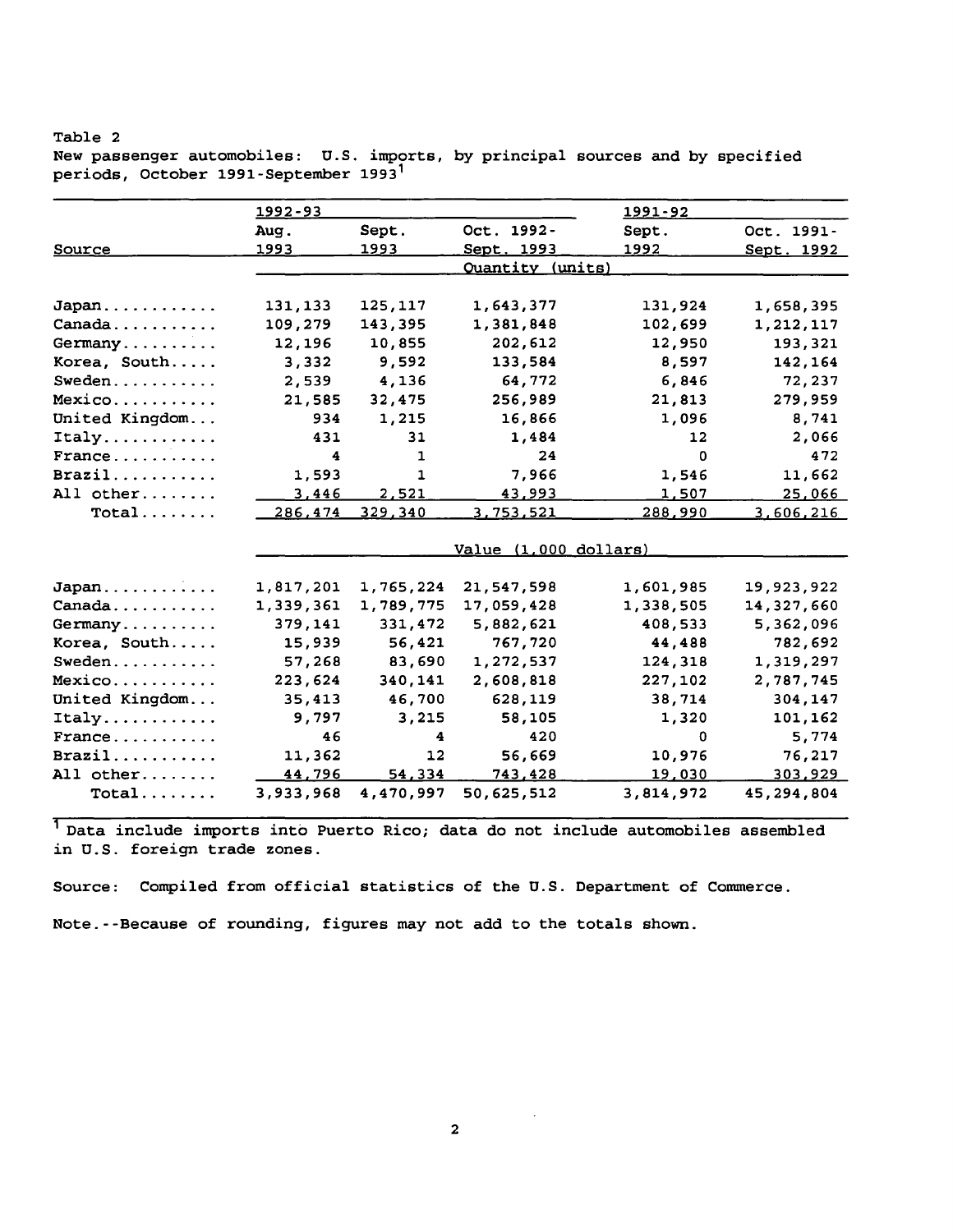# Table 3 Lightweight automobile  $trucks<sup>1</sup>$  and bodies and cab/chassis for lightweight automobile trucks: U.S. imports, by principal sources and by specified periods, October 1991-September 1993<sup>2</sup>

|           | 1992-93      |         |                       | 1991-92       |            |
|-----------|--------------|---------|-----------------------|---------------|------------|
|           | Aug.         | Sept.   | Oct. 1992-            | Sept.         | Oct. 1991- |
| Source    | 1993         | 1993    | <u>Sept. 1993</u>     | <u> 1992 </u> | Sept. 1992 |
|           |              |         | Ouantity              | (units)       |            |
| Japan     | 11,114       | 6,425   | 140,502               | 10,136        | 195,502    |
| Canada    | 32,025       | 42,700  | 489,231               | 41,592        | 504,969    |
| Mexico    | 234          | 2,502   | 31,804                | 2,475         | 23,160     |
| All other | 58           | 113     | 820                   |               | 70         |
| $Total$   | 43,431       | 51,740  | 662,357               | 54,204        | 724,701    |
|           |              |         | Value (1,000 dollars) |               |            |
| Japan     | 85,075       | 53,074  | 1,143,549             | 75,622        | 1,321,846  |
| Canada    | 449,119      | 584,600 | 6,573,506             | 552,483       | 6,778,045  |
| Mexico    | 4.396        | 35,979  | 581,622               | 44,302        | 411,139    |
| All other | <u>2,610</u> | 6,489   | 50,974                | 1,881         | 20,850     |
| $Total$   | 541,200      | 680,143 | 8,349,054             | 674,288       | 8,531,880  |

Defined as not over 10,000 pounds gvw.<br><sup>2</sup> Partially estimated, all data include imports into Puerto Rico.

3 Quantity data include complete trucks and cab/chassis, but exclude bodies.

Source: Compiled from official statistics of the U.S. Department of Commerce, except as noted.

Note.--Because of rounding, figures may not add to the totals shown.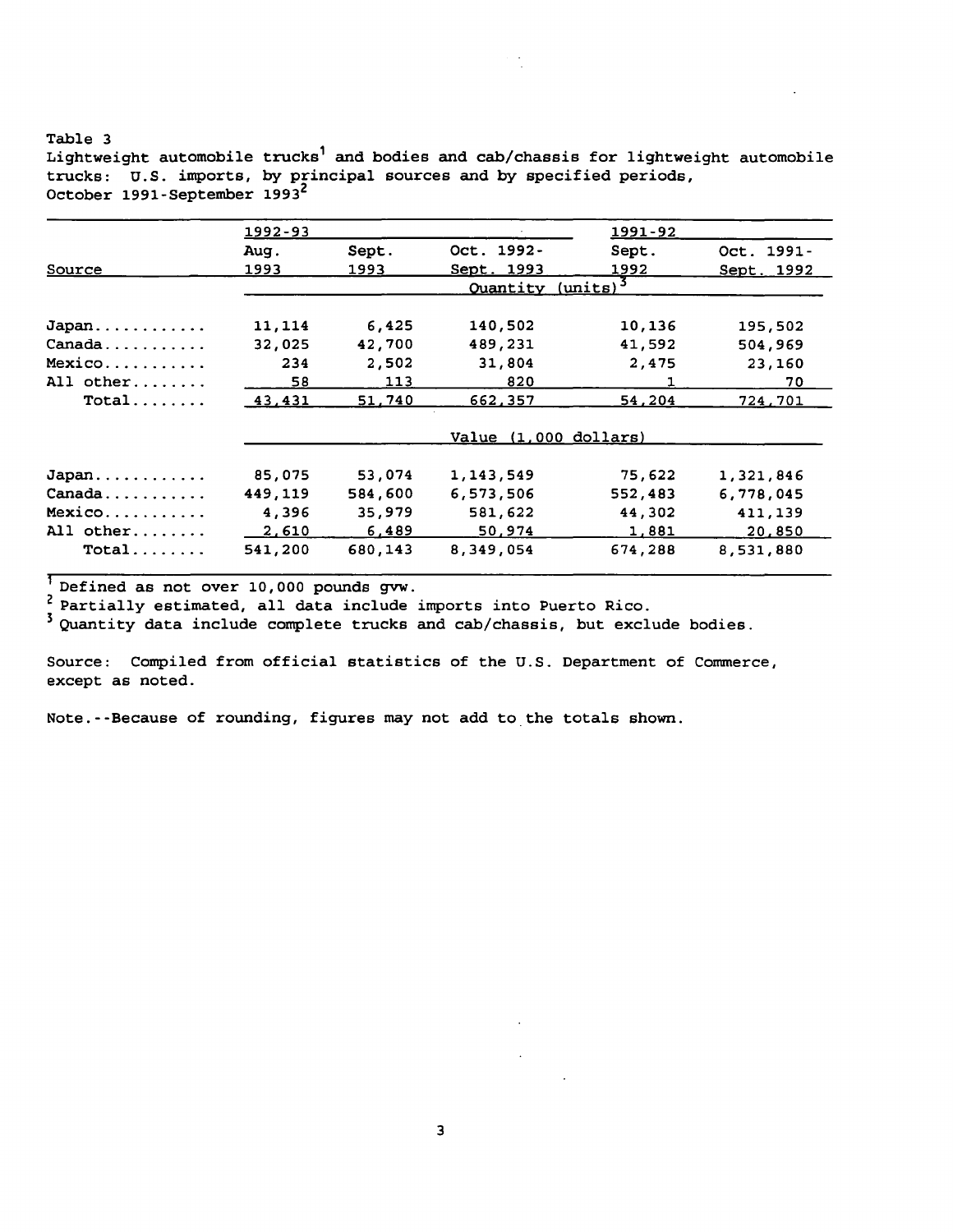Table 4 New passenger automobiles: U.S. exports of domestic merchandise, by principal markets and by specified periods, October 1991-September 1993

|           | 1992-93 |         |                  | 1991-92               |            |  |  |
|-----------|---------|---------|------------------|-----------------------|------------|--|--|
|           | Aug.    | Sept.   | Oct. 1992-       | Sept.                 | Oct. 1991- |  |  |
| Market    | 1993    | 1993    | Sept. 1993       | 1992                  | Sept. 1992 |  |  |
|           |         |         | Quantity (units) |                       |            |  |  |
| Canada.   | 20,158  | 34,696  | 468,711          | 42,153                | 456,631    |  |  |
| Japan     | 3,893   | 1,550   | 53,674           | 3,481                 | 33,408     |  |  |
| All other | 21,988  | 16,984  | 343,104          | <u>19,348</u>         | 301,526    |  |  |
| Total     | 46, 311 | 53,586  | 807,834          | 65,346                | 792,706    |  |  |
|           |         |         |                  | Value (1,000 dollars) |            |  |  |
| Canada    | 268,844 | 474,397 | 6,183,709        | 560,142               | 5,866,532  |  |  |
| Japan     | 59,429  | 29,158  | 916,337          | 56,499                | 571,864    |  |  |
| All other | 295,793 | 250,026 | 5,321,627        | 277,822               | 4,473,030  |  |  |
| Total     | 628,825 | 759,745 | 12,505,416       | 898,470               | 10,925,929 |  |  |

Source: Compiled from official statistics of the U.S. Department of Commerce.

Note.--Because of rounding, figures may not add to the totals shown.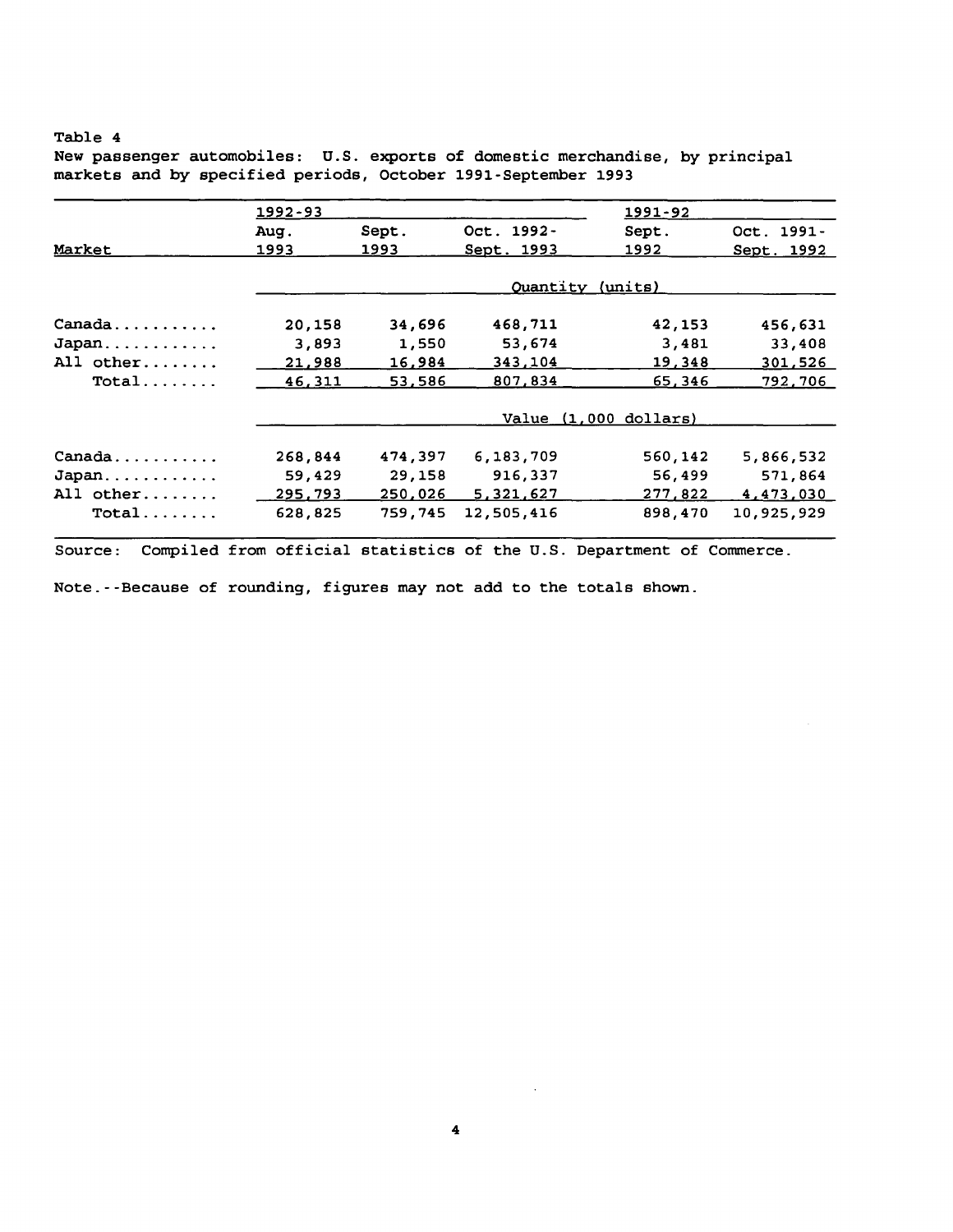#### Table 5

Lightweight automobile  $trucks<sup>1</sup>$  and bodies and cab/chassis for lightweight automobile trucks: U.S. exports of domestic merchandise, by principal markets and by specified periods, October 1991-September 1993<sup>2</sup>

|                                  | 1992-93 |         |                               | 1991-92 |            |
|----------------------------------|---------|---------|-------------------------------|---------|------------|
|                                  | Aug.    | Sept.   | Oct. 1992-                    | Sept.   | Oct. 1991- |
| Market                           | 1993    | 1993    | Sept. 1993                    | 1992    | Sept. 1992 |
|                                  |         |         | Quantity (units) <sup>3</sup> |         |            |
|                                  |         |         |                               |         |            |
| Canada.                          | 7,153   | 9,710   | 109,677                       | 9,564   | 114,027    |
| All other                        | 1,107   | 1,505   | 34,782                        | 1,589   | 24,326     |
| $Total$                          | 8.264   | 11,215  | 144,537                       | 11,154  | 138,365    |
|                                  |         |         | Value (1,000 dollars)         |         |            |
| $Canada, \ldots, \ldots, \ldots$ | 85,833  | 116,105 | 1,322,098                     | 120,753 | 1,444,466  |
| All other                        | 20,872  | 16,879  | 527,500                       | 16,748  | 416,380    |
| $Total$                          | 106,795 | 132,984 | 1,851,071                     | 137,501 | 1,860,978  |

The fined as not over 10,000 pounds gvw.<br>
<sup>2</sup> Partially estimated.

3 Quantity data include complete trucks and cab/chassis, but exclude bodies.

Source: Compiled from official statistics of the U.S. Department of Commerce, except as noted.

Note.--Because of rounding, figures may not add to the totals shown.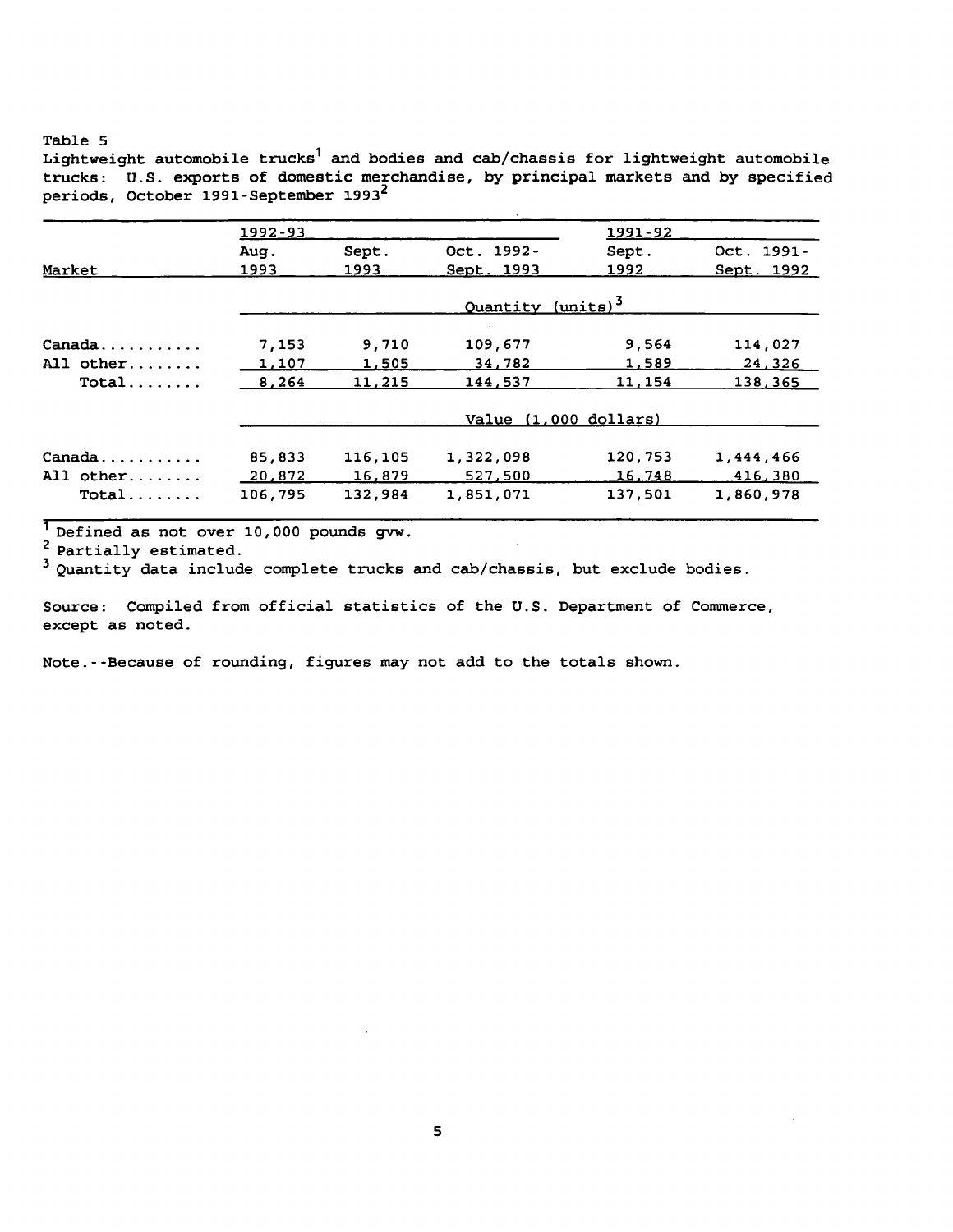#### able 6

Ew passenger automobiles: Sales of domestic and imported passenger automobiles and sales of mported passenger automobiles as a percent of total U.S. sales, by specified periods, 1992 nd 1993

|                                                                                                                                                                                                                                                                                                                     | Sales of-                |                         |                          |           |                               |           |                      | Ratio of import |
|---------------------------------------------------------------------------------------------------------------------------------------------------------------------------------------------------------------------------------------------------------------------------------------------------------------------|--------------------------|-------------------------|--------------------------|-----------|-------------------------------|-----------|----------------------|-----------------|
|                                                                                                                                                                                                                                                                                                                     | Domestic                 |                         | Imported                 |           | Total U.S.                    |           |                      | sales to total  |
|                                                                                                                                                                                                                                                                                                                     | automobiles <sup>1</sup> |                         | automobiles <sup>2</sup> |           | $_{\rm sales}$ <sup>1,2</sup> |           | sales <sup>1,2</sup> |                 |
| <u>ariod</u>                                                                                                                                                                                                                                                                                                        | <u> 1993 </u>            | 1992                    | <u> 1993</u>             | 1992      | <u> 1993 </u>                 | 1992      | <u> 1993 </u>        | 1992            |
|                                                                                                                                                                                                                                                                                                                     |                          |                         | Ouantity                 | (mits)    |                               |           | --Percent--          |                 |
| $\frac{1}{2}$ $\frac{1}{2}$ $\frac{1}{2}$ $\frac{1}{2}$ $\frac{1}{2}$ $\frac{1}{2}$ $\frac{1}{2}$ $\frac{1}{2}$ $\frac{1}{2}$ $\frac{1}{2}$ $\frac{1}{2}$ $\frac{1}{2}$ $\frac{1}{2}$ $\frac{1}{2}$ $\frac{1}{2}$ $\frac{1}{2}$ $\frac{1}{2}$ $\frac{1}{2}$ $\frac{1}{2}$ $\frac{1}{2}$ $\frac{1}{2}$ $\frac{1}{2}$ | 430,255                  | 413,605                 | 131,070                  | 146,499   | 561,325                       | 560,104   | 23.4                 | 26.2            |
| $B$ ruary                                                                                                                                                                                                                                                                                                           | 460,918                  | 492,454                 | 132,480                  | 158,530   | 593,398                       | 650,984   | 22.3                 | 24.4            |
| $an.-Feb$                                                                                                                                                                                                                                                                                                           | 891,173                  | 905,872                 | 263,550                  | 305,029   | 1,154,723                     | 1,210,901 | 22.8                 | 25.2            |
| $arch. \ldots$ .                                                                                                                                                                                                                                                                                                    | 574,756                  | 536,932                 | 160,224                  | 186,483   | 734,980                       | 723,415   | 21.8                 | 25.8            |
| $an.-Mar$                                                                                                                                                                                                                                                                                                           |                          | 1,465,929 1,442,804     | 423,773                  | 494,050   | 1,889,702                     | 1,936,854 | 22.4                 | 25.5            |
| pri1                                                                                                                                                                                                                                                                                                                | 600,634                  | 540,689                 | 168,114                  | 177,426   | 768,748                       | 718,115   | 21.9                 | 24.7            |
| $an.-Apr$                                                                                                                                                                                                                                                                                                           |                          | 2,066,568 1,983,493     | 591,888                  | 671,482   | 2,658,456                     | 2,647,099 | 22.3                 | 25.4            |
| ay                                                                                                                                                                                                                                                                                                                  | 633,490                  | 560,768                 | 178,655                  | 174,334   | 812,145                       | 735,102   | 21.9                 | 23.7            |
| $an.-May$                                                                                                                                                                                                                                                                                                           |                          | 2,701,560 2,544,261     | 770,499                  | 845,779   | 3,472,059                     | 3,390,040 | 22.1                 | 24.9            |
| une                                                                                                                                                                                                                                                                                                                 | 665,461                  | 629,524                 | 171,660                  | 199,282   | 837,151                       | 828,806   | 20.5                 | 24.0            |
| $an.-June$                                                                                                                                                                                                                                                                                                          |                          | 3, 363, 902 3, 173, 785 | 942,198                  | 1,031,334 | 4,306,100                     | 4,205,119 | 21.8                 | 24.5            |
| 11y                                                                                                                                                                                                                                                                                                                 | 593,120                  | 566,533                 | 170,329                  | 166,966   | 763,449                       | 733,499   | 22.3                 | 22.8            |
| $an.-July.$                                                                                                                                                                                                                                                                                                         |                          | 3,966,469 3,740,318     | 1,103,026                | 1,198,300 | 5,069,495                     | 4,938,618 | 21.8                 | 24.3            |
| ugust                                                                                                                                                                                                                                                                                                               | 531,889                  | 476,318                 | 164,936                  | 168,499   | 696,825                       | 644,817   | 23.7                 | 26.1            |
| $an.-Aug$                                                                                                                                                                                                                                                                                                           |                          | 4,498,356 4,216,636     | 1,267,963                | 1,366,799 | 5,766,319                     | 5,583,435 | 22.0                 | 24.5            |
| eptember                                                                                                                                                                                                                                                                                                            | 549,161                  | 510,103                 | 155,004                  | 163,458   | 704,165                       | 673,561   | 22.0                 | 24.3            |
| an.-Sept                                                                                                                                                                                                                                                                                                            |                          | 5,047,517 4,726,739     | 1,422,972                | 1,532,467 | 6,470,489                     | 6,259,206 | 22.0                 | 24.5            |
| ctober                                                                                                                                                                                                                                                                                                              | 576,857                  | 532,174                 | 140,600                  | 161,945   | 717,457                       | 694,119   | 19.6                 | 23.3            |
| an.-Oct 5, 624, 374 5, 258, 913                                                                                                                                                                                                                                                                                     |                          |                         | 1,563,572                | 1,693,023 | 7,187,946                     | 6,951,936 | 21.8                 | 24.3            |

Domestic automobile sales include U.S.-, Canadian- and Mexican-built automobiles sold in the nited States.

Does not include automobiles imported from Canada and Mexico.

ource: Automotive News.

#### Table 7

New passenger automobiles: Price indexes, by specified periods, 1992 and 1993<sup>1</sup>

|                                      | 1992-93       |              |                   | 1992-93      |              |                   |
|--------------------------------------|---------------|--------------|-------------------|--------------|--------------|-------------------|
| Item                                 | Sept.<br>1993 | Oct.<br>1993 | Percent<br>change | Oct.<br>1992 | Oct.<br>1993 | Percent<br>change |
| Consumer Price<br>Index:             |               |              |                   |              |              |                   |
| Unadjusted<br>Seasonally             | 130.6         | 131.9        | $+1.0$            | 128.2        | 131.9        | $+2.9$            |
| adjusted<br>Producer Price<br>Index: | 132.5         | 133.0        | $+0.4$            | 129.3        | 133.0        | $+2.9$            |
| Unadjusted<br>Seasonally             | 125.3         | 131.6        | $+5.0$            | 129.2        | 131.6        | $+1.9$            |
| adjusted                             | 132.0         | 126.9        | $-3.9$            | 124.4        | 126.9        | $+2.0$            |

 $\frac{1}{1}$  Consumer price index, 1982-1984 = 100. Producer price index, 1982 = 100.

Source: U.S. Department of Labor.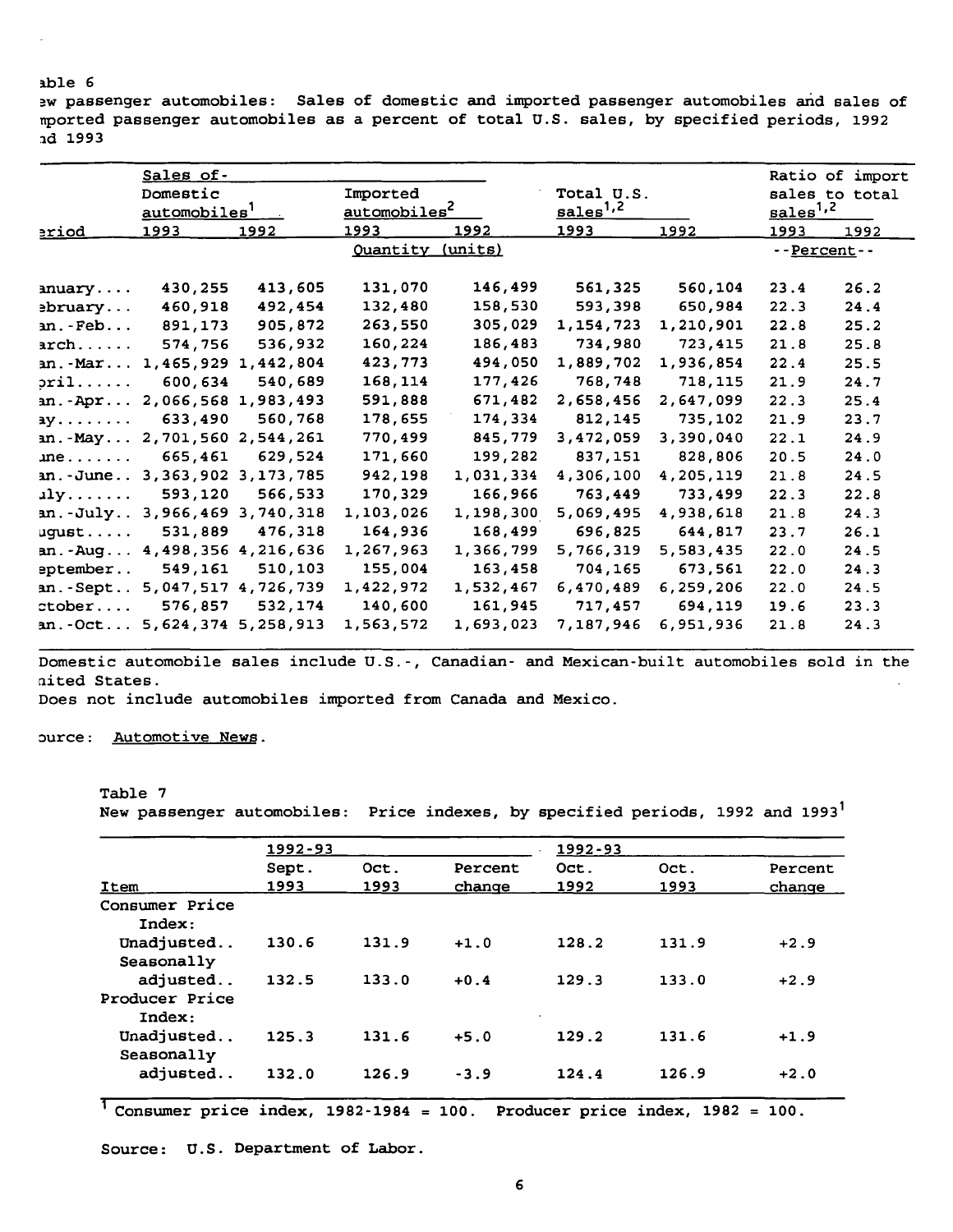Table 8 New passenger automobiles: Retail price changes in the U.S. market during October 1993<sup>1</sup>

|                                                                           | Retail price changes         |
|---------------------------------------------------------------------------|------------------------------|
| Country source/make                                                       | <u>October 1993 (+ or -)</u> |
|                                                                           |                              |
| U.S. producers:                                                           |                              |
| General Motors                                                            | No change.                   |
| Ford                                                                      | No change.                   |
| Chrysler                                                                  | No change.                   |
| Japanese producers:                                                       |                              |
| Toyota Motors                                                             | No change.                   |
|                                                                           | No change.                   |
|                                                                           | No change.                   |
| $\texttt{Subaru}, \dots, \dots, \dots, \dots, \dots, \dots, \dots, \dots$ | No change.                   |
| European producers:                                                       |                              |
| Volkswagen                                                                | No change.                   |
|                                                                           | No change.                   |
|                                                                           | No change.                   |
| Porsche                                                                   | No change.                   |
| Mercedes-Benz                                                             | No change.                   |
| Korean producer:                                                          |                              |
| Hyundai                                                                   | No change.                   |

Average retail price change for all models.

Source: Automotive News, October 1993.

 $\gamma_{\rm G}$